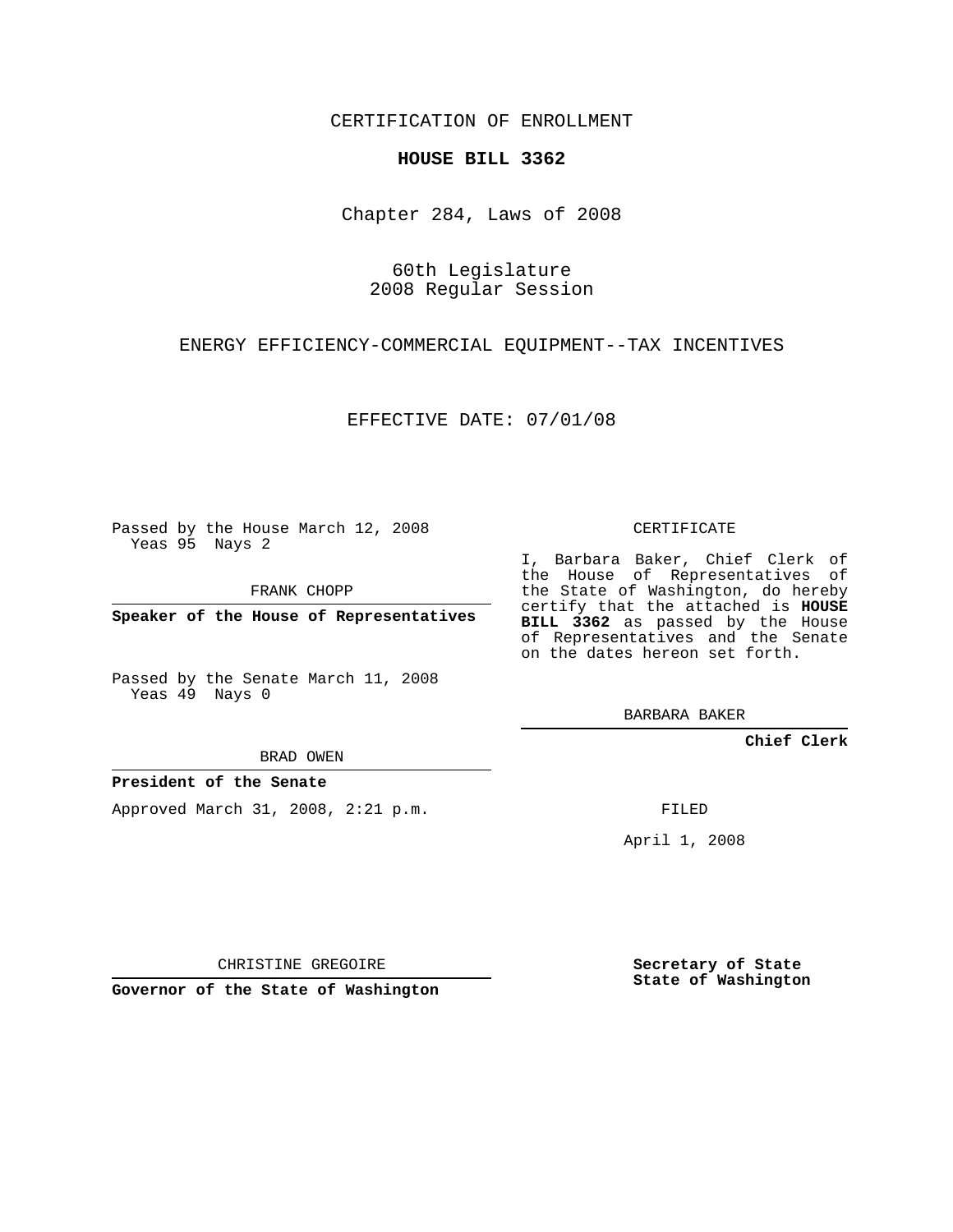## **HOUSE BILL 3362** \_\_\_\_\_\_\_\_\_\_\_\_\_\_\_\_\_\_\_\_\_\_\_\_\_\_\_\_\_\_\_\_\_\_\_\_\_\_\_\_\_\_\_\_\_

\_\_\_\_\_\_\_\_\_\_\_\_\_\_\_\_\_\_\_\_\_\_\_\_\_\_\_\_\_\_\_\_\_\_\_\_\_\_\_\_\_\_\_\_\_

## AS AMENDED BY THE SENATE

Passed Legislature - 2008 Regular Session

**State of Washington 60th Legislature 2008 Regular Session**

**By** Representative Kelley

Read first time 02/11/08. Referred to Committee on Finance.

 AN ACT Relating to tax incentives to encourage businesses to purchase highly energy efficient equipment; adding a new section to chapter 82.04 RCW; creating a new section; providing an effective date; and providing an expiration date.

BE IT ENACTED BY THE LEGISLATURE OF THE STATE OF WASHINGTON:

 NEW SECTION. **Sec. 1.** The legislature finds that improving energy efficiency is key to achieving the state's goals to reduce greenhouse gas emissions to 1990 levels by 2020. The legislature further finds that increased energy efficiency saves Washington businesses money, which in turn helps the state and local economy, as energy bill savings can be spent on local goods and services. Washington state and federal appliance standards passed since 2005 will produce about eighty thousand metric tons of greenhouse gas emissions savings toward Washington's 2020 target. However, there are a large number of commercial devices on the market that are not subject to those standards. In addition, there are many new products on the market that are much more energy efficient than required by such standards, but because they may be more expensive than standard models, they represent only a small percentage of sales. Most commercial equipment, once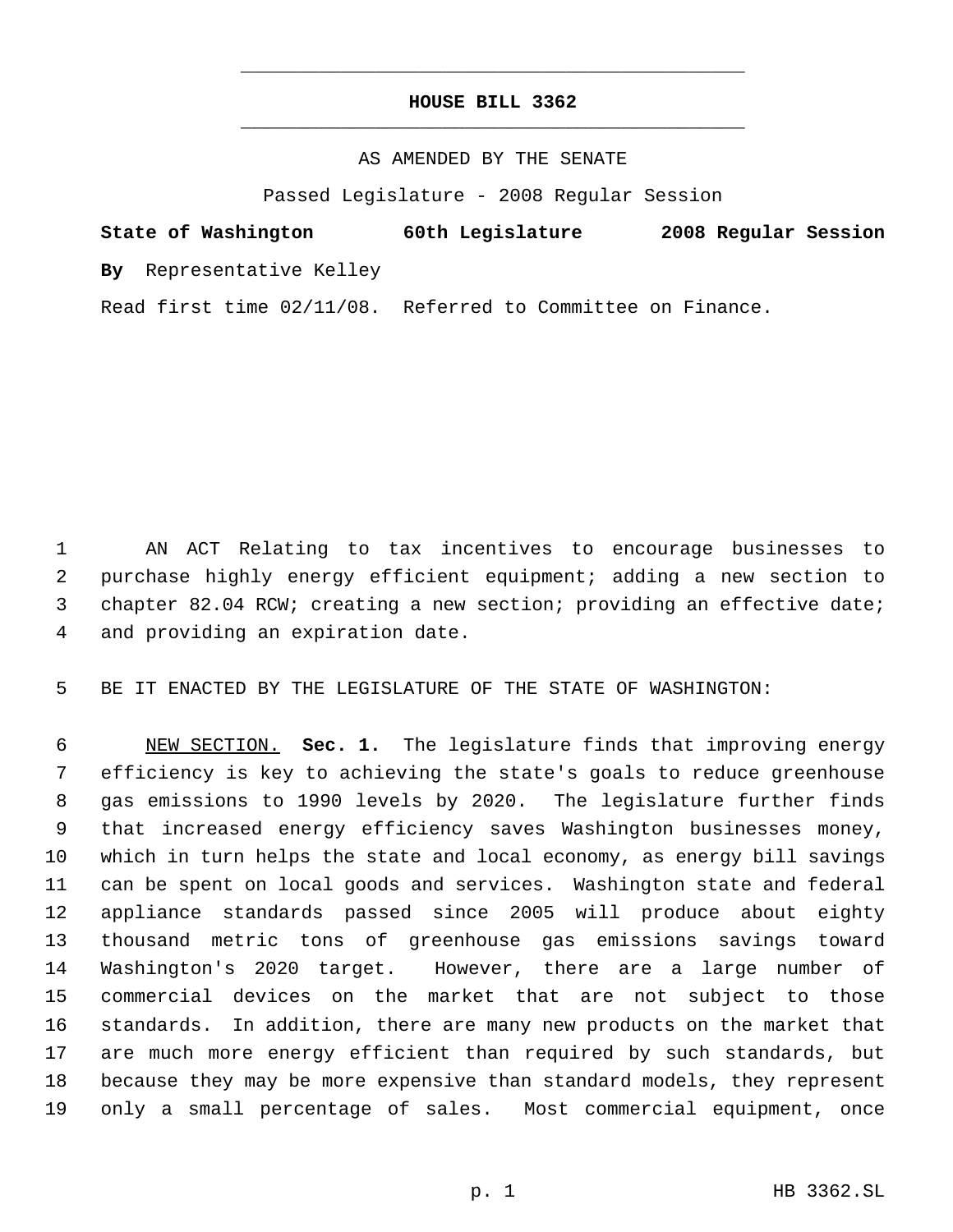purchased, will be in use for ten to fifteen years; therefore, the more energy efficient they are, the greater the energy and cost savings and reductions in climate pollution.

 Thus, the legislature intends to enact tax incentives as a means to encourage Washington businesses to purchase certain high efficiency appliances and equipment and to maximize the energy savings opportunity available through increased and sustained market share of those appliances and equipment.

 NEW SECTION. **Sec. 2.** A new section is added to chapter 82.04 RCW to read as follows:

 (1) In computing the tax imposed under this chapter, a credit is allowed in an amount equal to eight and eight-tenths percent multiplied by the purchase price, as defined in RCW 82.12.010, of the following items:

 (a) Commercial freezers and refrigerators meeting consortium for energy efficiency tier 2 specifications dated January 1, 2006;

 (b) High efficiency commercial clothes washers meeting consortium for energy efficiency specifications dated November 14, 2007;

 (c) Commercial ice makers meeting consortium for energy efficiency specifications dated January 1, 2006;

 (d) Commercial full-sized gas convection ovens with interior measurements of six cubic feet or larger;

 (e) Commercial deep fat fryers which are rated energy star as of August 2003;

 (f) Commercial hot food holding cabinets which are rated energy star as of August 2003; and

 (g) Commercial electric and gas steam cookers, also known as compartment cookers, which are rated energy star as of August 2003.

 (2) A person may not take the credit under this section if the person's gross income of the business in the prior calendar year exceeded seven hundred fifty thousand dollars.

 (3) A credit earned during one calendar year may be carried over to be credited against taxes incurred in the subsequent calendar year. Credit may not be claimed against taxes due for any tax reporting period ending before the credit was earned. No refunds shall be granted for credits under this section.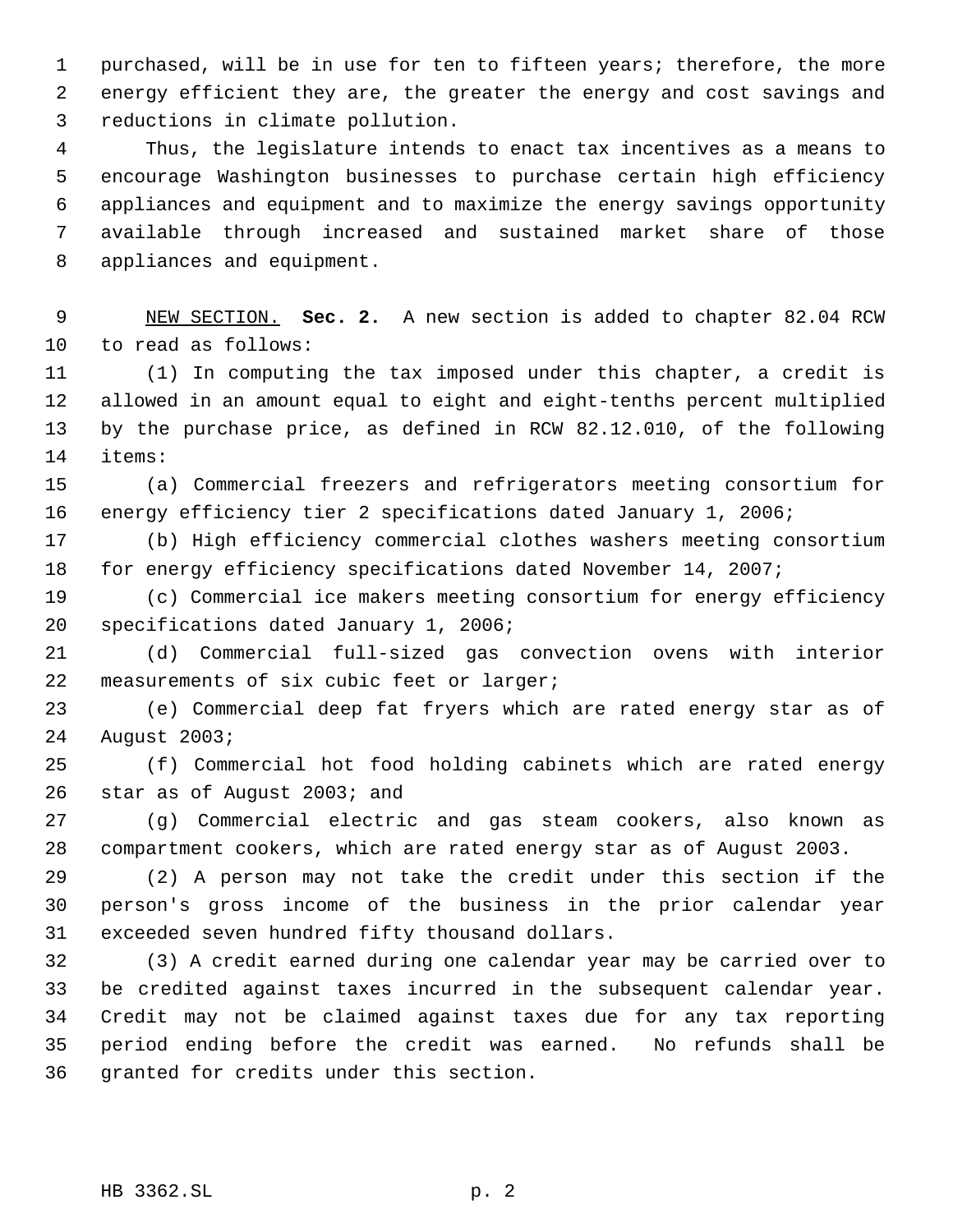(4) Credits are available on a first-in-time basis. The department shall disallow any credits, or portion thereof, that would cause the total amount of credits claimed statewide under this section in any year to exceed seven hundred fifty thousand dollars. If the seven hundred fifty thousand dollar limitation is reached, the department shall provide written notice to any person that has claimed tax credits after the seven hundred fifty thousand dollar limitation in this subsection has been met. The notice shall indicate the amount of tax due and shall provide that the tax be paid within thirty days from the date of such notice. The department may not assess penalties and interest as provided in chapter 82.32 RCW on the amount due in the initial notice if the amount due is paid by the due date specified in the notice, or any extension thereof.

 (5) The department of community, trade, and economic development must prepare and deliver a report to the legislature no later than December 30, 2010, assessing the overall energy and cost saving impacts of this section.

 (6) Credit may not be claimed under this section for the purchase of an item, listed in subsection (1) of this section, before the effective date of this section.

 (7) Credit may not be claimed under this section for the purchase of an item, listed in subsection (1) of this section, after June 30, 2010.

 (8) The definitions in this subsection apply throughout this section unless the context clearly requires otherwise.

 (a)(i) "Commercial refrigerators and freezers" means refrigerators, freezers, or refrigerator-freezers designed for use by commercial or institutional facilities for the purpose of storing or merchandising food products, beverages, or ice at specified temperatures that: (A) Incorporate most components involved in the vapor-compression cycle and the refrigerated compartment in a single cabinet; and (B) may be configured with either solid or transparent doors as a reach-in cabinet, pass-through cabinet, roll-in cabinet, or roll-through cabinet.

 (ii) "Commercial refrigerators and freezers" does not include: (A) Products with eighty-five cubic feet or more of internal volume; (B) walk-in refrigerators or freezers; (C) consumer products that are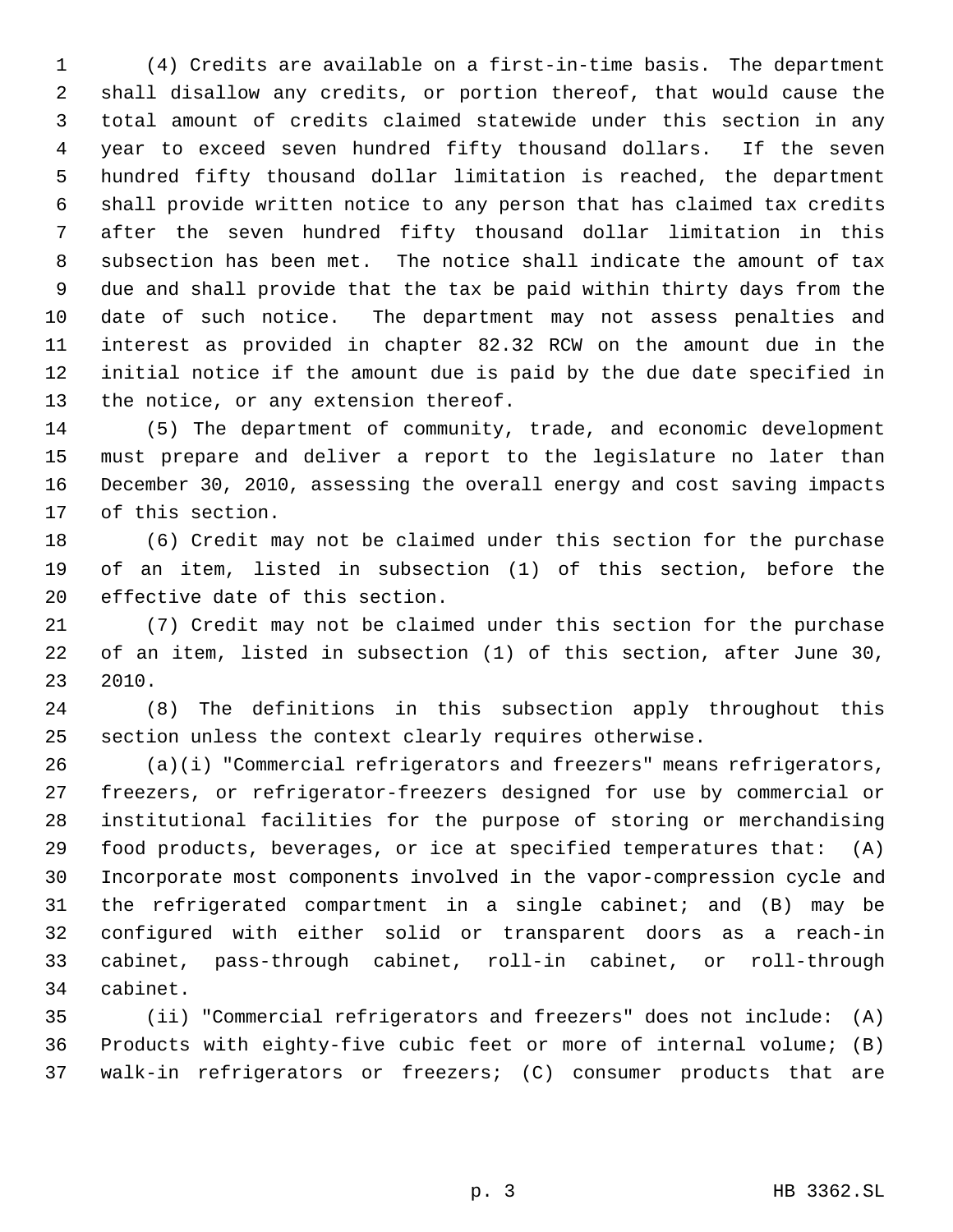federally regulated pursuant to Title 42 U.S.C. Sec. 6291 et seq.; (D) products without doors; or (E) freezers specifically designed for ice cream.

 (b) "Commercial clothes washer" means a soft mount horizontal or vertical-axis clothes washer that: (i) Has a clothes container compartment no greater than three and one-half cubic feet in the case of a horizontal-axis product or no greater than four cubic feet in the case of a vertical-axis product; and (ii) is designed for use by more than one household, such as in multifamily housing, apartments, or coin laundries.

 (c) "Commercial hot food holding cabinet" means an appliance that is designed to hold hot food at a specified temperature, which has been cooked using a separate appliance.

 (d) "Commercial ice maker" means a factory-made assembly, not necessarily shipped in one package, consisting of a condensing unit and ice-making section operating as an integrated unit with means for making and harvesting ice. It may also include integrated components for storing or dispensing ice, or both.

 (e) "Commercial open, deep-fat fryer" means an appliance, including a cooking vessel, in which oil is placed to such a depth that the cooking food is essentially supported by displacement of the cooking fluid rather than by the bottom of the vessel. Heat is delivered to the cooking fluid by means of an immersed electric element or band- wrapped vessel (electric fryers), or by heat transfer from gas burners through either the walls of the fryer or through tubes passing through the cooking fluid (gas fryers).

 (f) "Consortium" means the consortium for energy efficiency, a United States nonprofit public benefits corporation that promotes the manufacture and purchase of energy efficient products and services. The consortium's members include utilities, statewide and regional market transformation administrators, environmental groups, research organizations, and state energy offices in the United States and Canada.

 (g) "Energy star" is an energy efficient product that meets the federal environmental protection agency's and federal department of energy's criteria for use of the energy star trademark label, or is in the upper twenty-five percent of efficiency for all similar products as